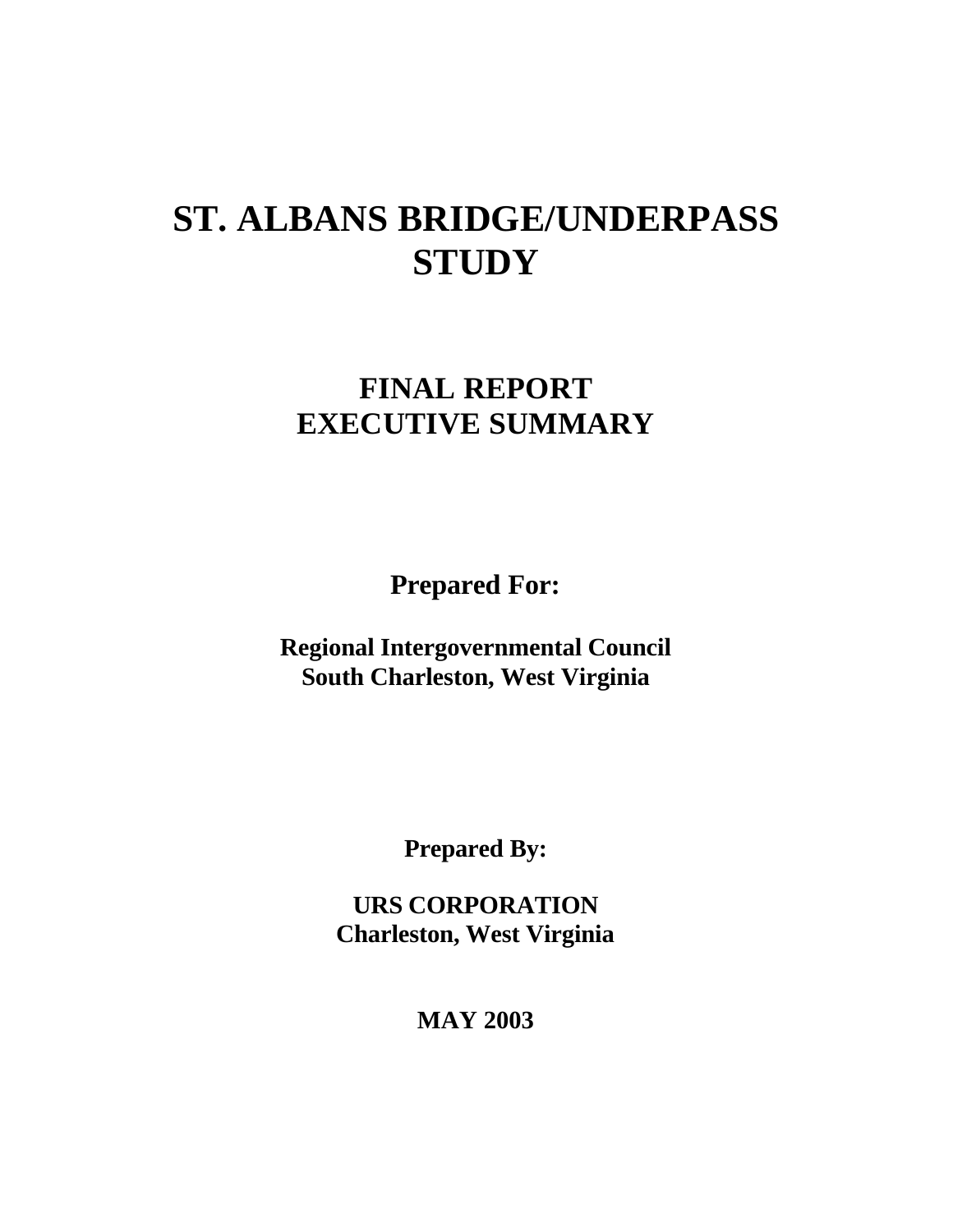

# *TABLE OF CONTENTS*

### Page

### Appendices:

| Appendix A |  |
|------------|--|
| Appendix B |  |

# *LIST OF FIGURES*

| Figure Number Title | <b>Following Page</b> |
|---------------------|-----------------------|
|                     |                       |

# *LIST OF TABLES*

| Table Number Title | <b>Following Page</b> |
|--------------------|-----------------------|
|                    |                       |
|                    |                       |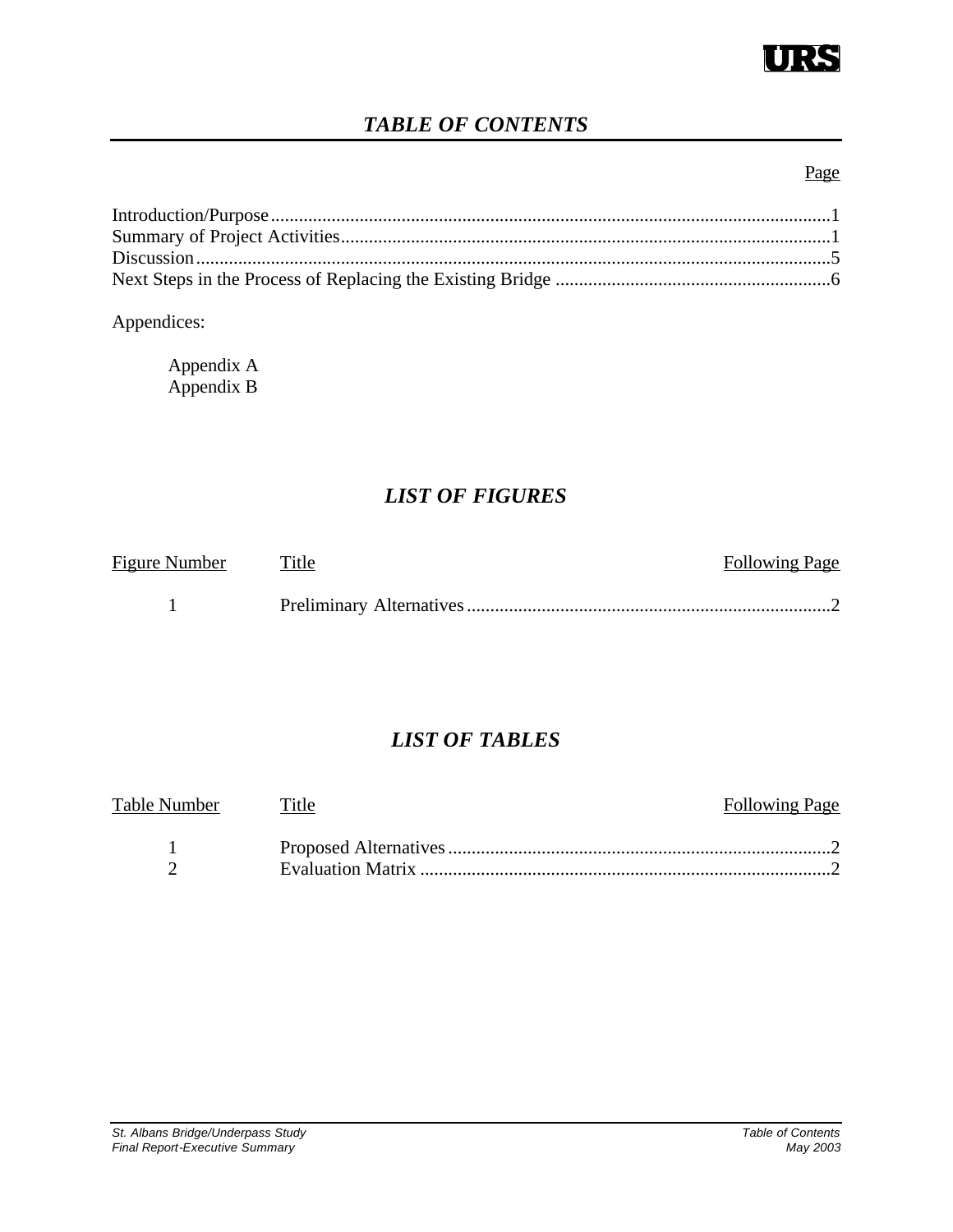# *INTRODUCTION/PURPOSE*

This document represents the final product of the St. Albans Bridge/ Underpass Study being conducted for the Regional Intergovernmental Council (RIC) by URS Corporation (URS). The primary focus of this document is to present the results of detailed assessment of the seven conceptual alternatives developed earlier in the project.

The St. Albans Bridge/Underpass Study was conducted to identify potential solutions to the challenges associated with crossing the Kanawha River between the communities of St. Albans and Nitro, and issues associated with multiple crossings of the CSX and Norfolk/Southern Railroad lines in St. Albans and Nitro, respectively. This study is also a supporting activity to the development of an updated long-range transportation plan for the Charleston Metropolitan Area.

## *SUMMARY OF PROJECT ACTIVITIES*

Since the project was initiated in early 2000, a number of activities have taken place, including an inventory of existing conditions, a review of existing plans, performance of deficiency analyses and identification of a range of potential improvement strategies. In July 2000, the results of these efforts were summarized in Technical Memorandum No. 1, "Problem Definition and Development of Conceptual Alternatives." This document was reviewed by RIC and the West Virginia Department of Transportation (WVDOT); presentations of the material in the document were made before the RIC Board, the RIC Transportation Technical Advisory Committee (TTAC), and the Project Steering Committee.

The information contained in Technical Memorandum No. 1 was modified slightly on the basis of input from the groups mentioned above and presented at a Public Meeting held on October 5, 2000. The public was encouraged to comment on the alternatives presented, both at the meeting and during a two-week comment period, which followed the meeting. Review of the input provided by the public revealed that, while there was not much objection to the concept of a new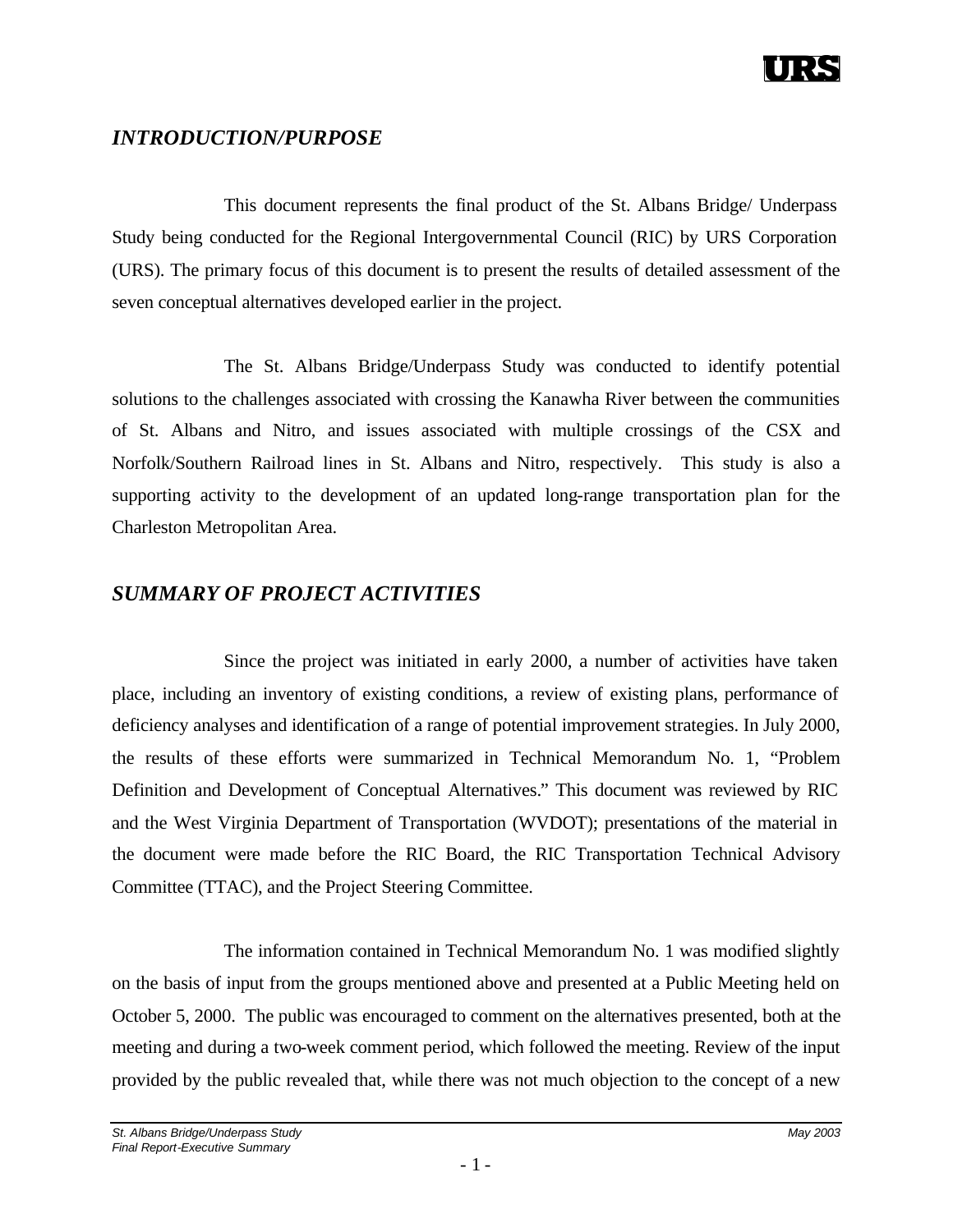bridge to replace the existing structure, none of the four alternatives presented clearly emerged as a favorite. In fact, several new options were suggested.

The number of alternatives to be considered in the next phase of the study presented the project team with a dilemma. While detailed examination of all suggested alternatives was desirable, the resources available for the study required that detailed analyses be limited to a relatively small number of options. In order to address this issue, RIC and URS agreed that the various alternatives should be subjected to a qualitative evaluation process. Through this process, it was hoped that perhaps some of the alternatives could reasonably be deferred from further consideration in this study, leaving a manageable number for more detailed analyses. Seven alternatives were evaluated; the qualitative evaluation process and its results were summarized in Technical Memorandum No. 2.

The analyses conducted for Technical Memorandum No. 2 revealed that each alternative had its own unique strengths and weaknesses. None of the alternatives stood out as being superior, in all areas of assessment; similarly, none stood as out as being inferior across the board. As a result, RIC and URS agreed that all seven alternatives should be carried forward and analyzed quantitatively, to the extent possible within project resources. These quantitative analyses were summarized in Technical Memorandum No. 3.

Presentations of the material in Technical Memorandum No. 3 were made before the Project Steering Committee, the St. Albans City Council and the Nitro City Council. The document was also reviewed by RIC and WVDOT. During this review, it was suggested that Alternative B (each of the alternatives were identified by a letter) should be modified, in order to allow a more direct comparison of the advantages and disadvantages of the various options. The modification was made, and a preliminary assessment of the revised Alternative B was performed. The revised alternatives are described in **Table 1** and shown in **Figure 1**. An evaluation matrix of the seven alternatives is shown in **Table 2**.

The revised alternatives were presented at a meeting of the TTAC and the RIC Board, and were presented at a Public Meeting held on December 11, 2002. (Information from the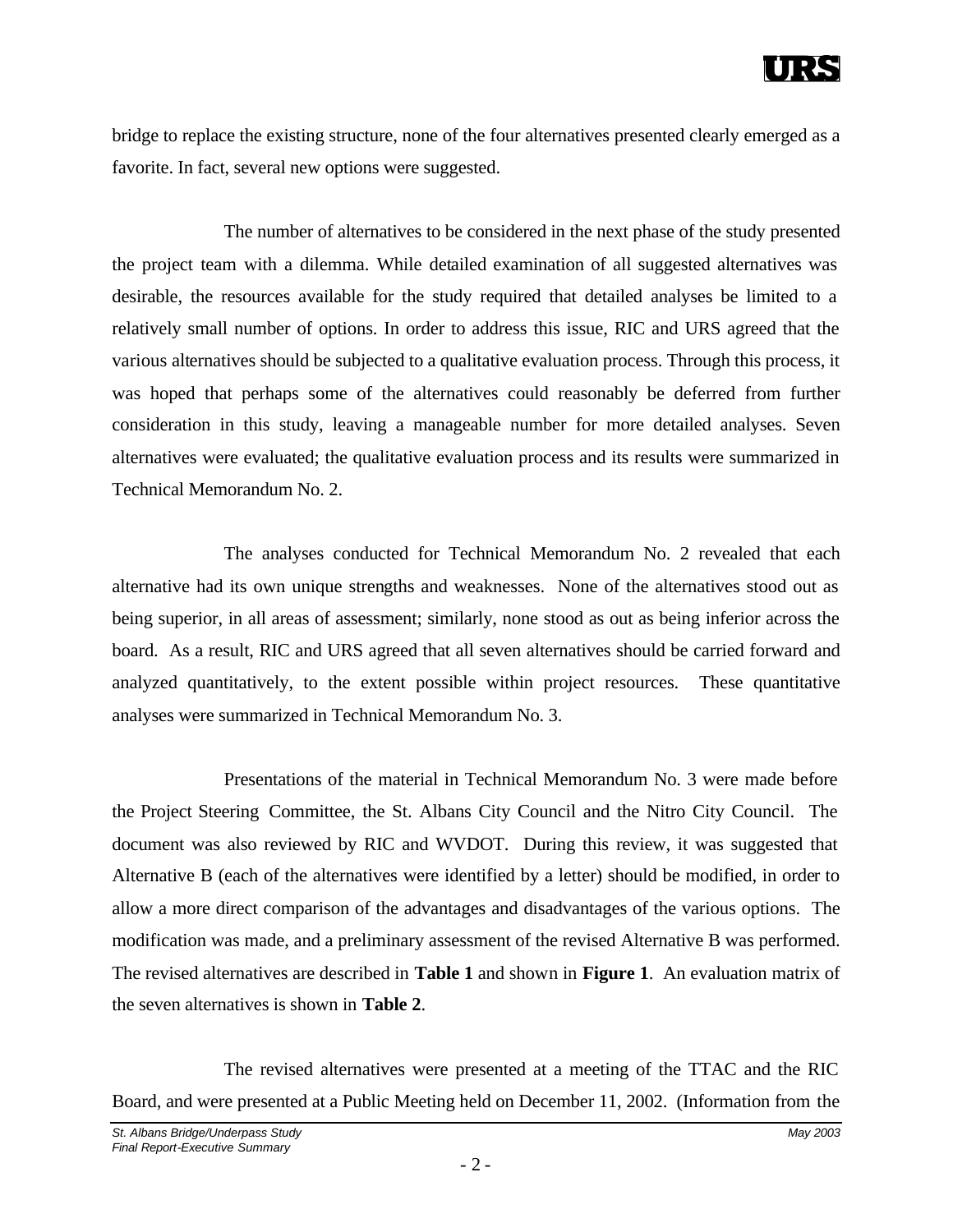

2002-12-23 9:34am 0:\Surl\D100001063\D1\CAD\Report Exhibits - Alternates Eval\ALT-ExClistaLdwg - Color11x17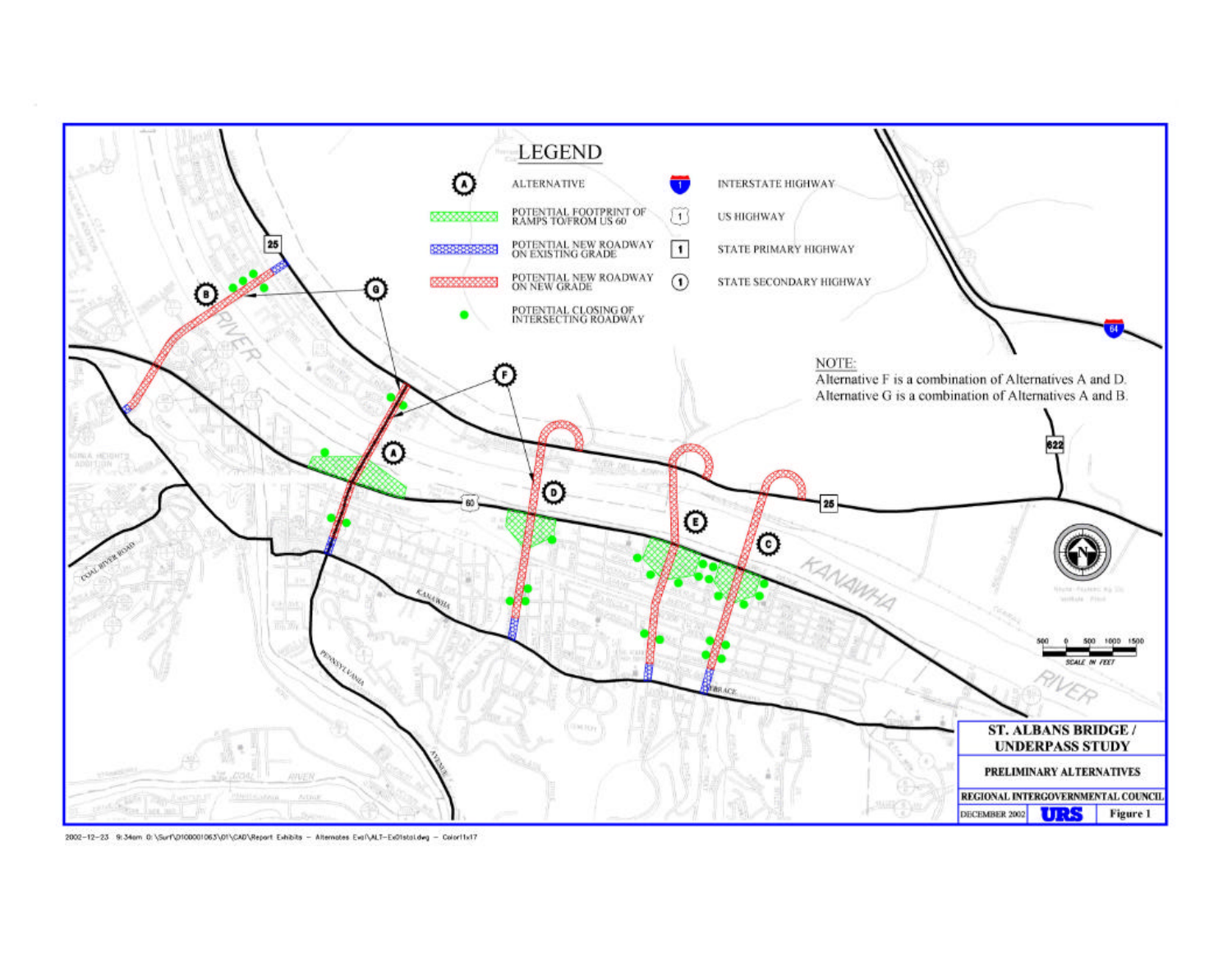### **TABLE 1**

| Alternative | Location and Width<br>of Proposed                    | <b>Northern</b><br>Endpoint of              | Southern<br>Endpoint of  | Treatment at CSX<br>Mainline Tracks in                                       |                                                                               |
|-------------|------------------------------------------------------|---------------------------------------------|--------------------------|------------------------------------------------------------------------------|-------------------------------------------------------------------------------|
| Designation | Bridge(s)                                            | Alternative                                 | Alternative              | St. Albans                                                                   | <b>Comments</b>                                                               |
| A           | <b>Existing Location, 4 Lanes</b>                    | WV Route 25                                 | Kanawha Terrace          | 4 Lane Overpass of<br>Railroad                                               | Identical to Alternative 1, as presented at<br>October 5, 2000 Public Meeting |
| B           | "West End", 4 Lanes                                  | WV Route 25                                 | <b>West Main Street</b>  | Intersects US 60 on<br>Existing Overpass of<br>Railroad                      | Modified as requested during agency<br>review of Technical Memorandum No. 3   |
| C           | Walnut Street, 4 Lanes                               | WV Route 25                                 | Kanawha Terrace          | 4 Lane Overpass of<br>Railroad                                               | Identical to Alternative 3, as presented at<br>October 5, 2000 Public Meeting |
| D           | Boone Street, 4 Lanes                                | WV Route 25                                 | Kanawha Terrace          | 4 Lane Overpass of<br>Railroad                                               | Identical to Alternative 5, as presented at<br>October 5, 2000 Public Meeting |
| E           | Hudson Street, 4 Lanes                               | WV Route 25<br>(at or near Red<br>Oak Road) | Kanawha Terrace          | 4 Lane Overpass of<br>Railroad                                               | Location suggested by public                                                  |
| F           | Existing Location, 2 Lanes;<br>Boone Street, 2 Lanes | WV Route 25                                 | Kanawha Terrace          | 2 Lane Overpass of<br>Railroad in Both Locations                             | Concept suggested by public                                                   |
| G           | Existing Location, 2 Lanes;<br>"West End," 2 Lanes   | WV Route 25                                 | Kanawha<br>Terrace/US 60 | 2 Lane Overpass of<br>Railroad at 3 <sup>rd</sup> Street; N/A<br>at West End | Concept suggested by public                                                   |

### **PROPOSED ALTERNATIVES**

 $N/A = Not$  Applicable

Note: Alternatives were identified by numbers in Technical Memorandum No. 1 and at the October 5, 2000 Public Meeting. Because several of the alternatives were modified following the October 5, 2000 Public Meeting, it was decided to identify the revised alternatives by letters, in order to minimize the potential for confusion.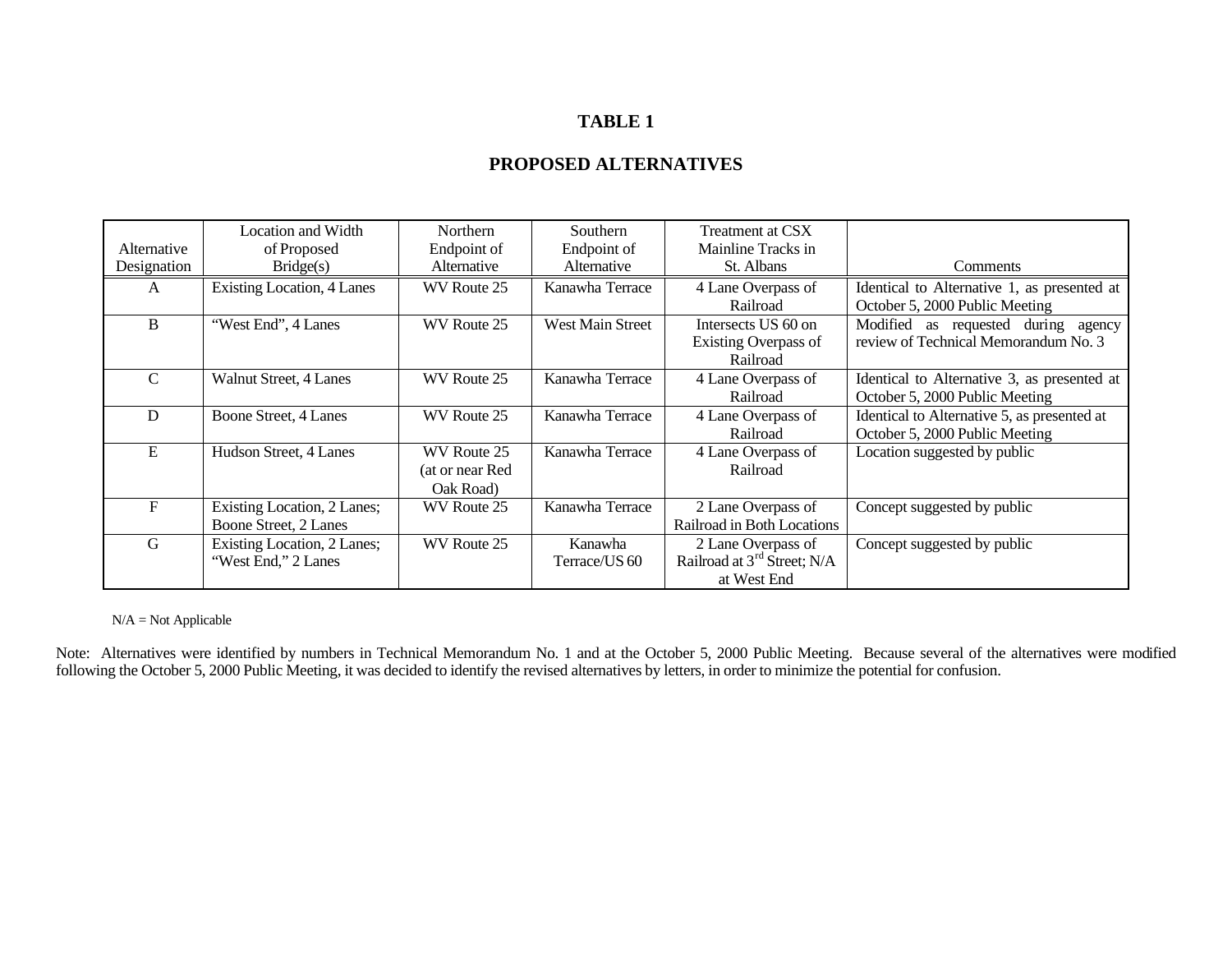### **TABLE 2 EVALUATION MATRIX**

|                                                                                         |                                                                    | <b>Alternative</b> |                  |                 |                  |                  |                 |                  |
|-----------------------------------------------------------------------------------------|--------------------------------------------------------------------|--------------------|------------------|-----------------|------------------|------------------|-----------------|------------------|
| <b>Evaluation Criterion</b>                                                             | <b>Measure of Effectiveness</b>                                    |                    | B                | C               | D                | E.               | F.              | G                |
| Mainline Crossing of Kanawha River                                                      | Improve level of service to "D" or better?                         | Yes                | Yes              | Yes             | Yes              | Yes              | Yes             | Yes              |
|                                                                                         | Improve vertical clearance to 65'-0??                              |                    | Yes              | Yes             | Yes              | Yes              | Yes             | Yes              |
|                                                                                         | Improve horizontal width of navigation channel to 450'-0??         | Yes                | Yes              | Yes             | Yes              | Yes              | Yes             | Yes              |
|                                                                                         | Vehicles per day using crossing                                    | 24,000             | 20,000           | 24,000          | 24,000           | 24,000           | 24,000          | 22,000           |
| Grade-Separated Crossing of CSX Mainline                                                | Improve vertical clearance (22'-0?, street over railroad)?         |                    | N/A              | Yes             | Yes              | Yes              | Yes             | Yes              |
|                                                                                         | Number of additional grade-separated crossing lanes.               | 2                  | $\overline{0}$   | $\overline{4}$  | 3                | $\overline{4}$   | $\mathbf{1}$    | 2                |
| At-Grade Crossings of CSX Mainline Tracks in St. Albans                                 | Number of at-grade crossings eliminated                            | $\Omega$           | $\overline{0}$   | $\mathbf{1}$    | $\overline{0}$   | $\boldsymbol{0}$ | $\mathbf{1}$    | $\mathbf{0}$     |
| Diversion to Other Crossings of CSX Mainline Tracks                                     | Vehicles per day                                                   | $\Omega$           | 400              | 3,800           | 9,000            | 10,200           | 4,500           | 200              |
| Diversion Due to Closures of Local Roads                                                | Vehicles per day                                                   | 4,000              | 2,000            | 5,000           | 3,000            | 3,800            | 7,000           | 4,500            |
| Crossing of Norfolk Southern Tracks in Nitro                                            | Delay reduced (Redu) or eliminated (Elim) at at-grade<br>crossing? | Redu               | Redu             | Elim            | Elim             | Elim             | Redu            | Redu             |
| Intersection/Interchange of New Bridge and US 60                                        | Improve level of service to "D" or better?                         | Yes                | Yes              | Yes             | Yes              | Yes              | Yes             | Yes              |
| Intersection with WV Route 25                                                           | Improve level of service?                                          | Yes                | Yes              | Yes             | Yes              | Yes              | Yes             | Yes              |
| Safety                                                                                  | Reduce Accident rate in study area?                                | Yes                | Yes              | Yes             | Yes              | Yes              | Yes             | Yes              |
| <b>Emergency Vehicle Access</b>                                                         | Reduce travel time for emergency responders?                       | Yes                | Yes              | Yes(1)          | Yes              | Yes              | Yes             | Yes              |
| Alternate Routes from US 60 into St. Albans                                             | Reduce travel time when CSX tracks are occupied?                   | Some-<br>what      | $\overline{No}$  | Yes             | Yes              | Yes              | Some-<br>what   | $\overline{N_0}$ |
| Hazardous Materials                                                                     | Number of potential hazardous materials sites affected.            | 15                 | $\overline{2}$   | $\overline{7}$  | $\overline{7}$   | 8                | 22              | 21               |
| <b>Parks/Recreational Facilities</b>                                                    | Number of sites potentially impacted                               | 2                  | $\mathbf{1}$     | $\mathbf{1}$    | $\overline{1}$   | $\overline{0}$   | $\overline{3}$  | $\overline{2}$   |
| Historical/Archaeological Sites (Cultural Resources)                                    | Number of sites potentially impacted                               | $\overline{16}$    | $\overline{0}$   | $\overline{2}$  | $\boldsymbol{0}$ | $\overline{3}$   | $\overline{19}$ | 16               |
| <b>Stream Crossings</b>                                                                 | Number of crossings                                                |                    | $\overline{2}$   | 1               | $\mathbf{1}$     | $\overline{2}$   | $\overline{2}$  | 2                |
| Threatened or Endangered Species                                                        | Number of species potentially impacted                             | $\Omega$           | $\overline{0}$   | $\mathbf{0}$    | $\Omega$         | $\Omega$         | $\overline{0}$  | $\Omega$         |
| Floodplains                                                                             | Acres of floodplain affected                                       | N/A                | 4.2              | N/A             | N/A              | N/A              | N/A             | N/A              |
| Wetlands                                                                                | Acres of wetlands affected                                         | $\Omega$           | $\overline{0.1}$ | $\mathbf{0}$    | $\overline{0}$   | 2.4              | $\overline{0}$  | $\overline{0}$   |
| Access from St. Albans to I-64 (Institute Interchange on<br>WV Route 25)                | Reduce travel time/improve perceived case of access?               |                    | $\overline{No}$  | Yes             | Yes              | Yes              | Some-<br>what   | N <sub>o</sub>   |
| Displacement of Residences                                                              | Number of residences potentially displaced                         | $\overline{25}$    | 78               | 90              | $\overline{70}$  | 80               | 95              | $\overline{53}$  |
| <b>Displacement of Businesses</b>                                                       | Number of businesses potentially displaced                         |                    | 13               | $\overline{10}$ | 10               | 10               | 30              | $\overline{27}$  |
| <b>Community Facilities/Services</b>                                                    | Number of facilities/services potentially displaced                | $\Omega$           | $\mathbf{1}$     | 6               | $\overline{4}$   | 6                | $\overline{4}$  | $\theta$         |
| <b>Environmental Justice</b>                                                            | Low income or minority populations impacted?                       | N <sub>o</sub>     | Yes              | $\overline{No}$ | $\overline{No}$  | Yes              | N <sub>o</sub>  | Yes              |
| <b>Disruption During Construction</b>                                                   | Impacts on traffic flow across Kanawha River                       | High               | Low              | Low             | Low              | Low              | Medium          | Medium           |
| Future Expandability<br>Future options for roadway expansion to north of WV Route<br>25 |                                                                    | Low                | Low              | Medium          | Low              | Low              | Low             | Low              |
| Capital Cost                                                                            | Millions of dollars (2002)                                         | 78.5               | 81.5             | 132.0           | 145.6            | 97.6             | 181.0           | 103.7            |

N/A=Not Applicable

(1) Assumes Highlawn Fire Station is replaced in close proximity to existing site.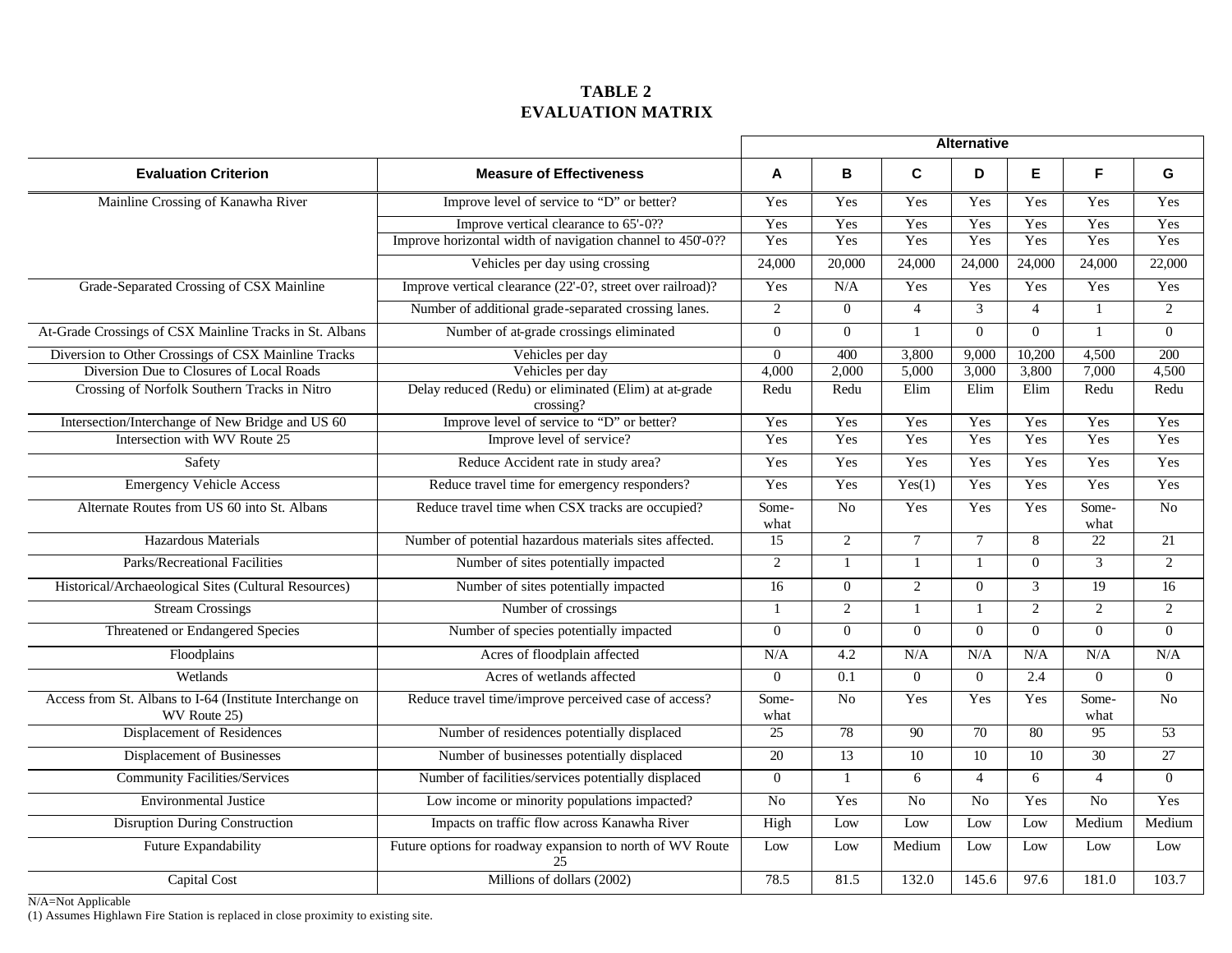Public Meeting is summarized in Appendix A.) The public was encouraged to comment upon the alternatives, both at the meeting and during a four-week comment period which followed the meeting. A summary of the comments received is included in Appendix B.

Review of the information contained in Appendix B yields the following observations:

- 1. The alternatives which generated the fewest number of comments were Alternatives F and G. Only one negative comment, and no positive comment, was made regarding each of these two options.
- 2. Alternatives C, D and E had the greatest number of comments: nine each. Favorable comments exceeded unfavorable comments by a margin of six to three for both Alternatives D and E; the ratio was five to four regarding Alternative C.
- 3. Alternatives A and B generated seven comments each, with a majority of them being negative. Comments were almost balanced regarding Alternative B, with three favorable and four unfavorable. All seven comments regarding Alternative A were in opposition.
- 4. As has been the case throughout the project, new alternatives were proposed. One proposed alternative would be located between Alternatives A and B; a second, which was specifically identified by four respondents and which is consistent with the comments of a fifth, would be located to the east of Spruce Street.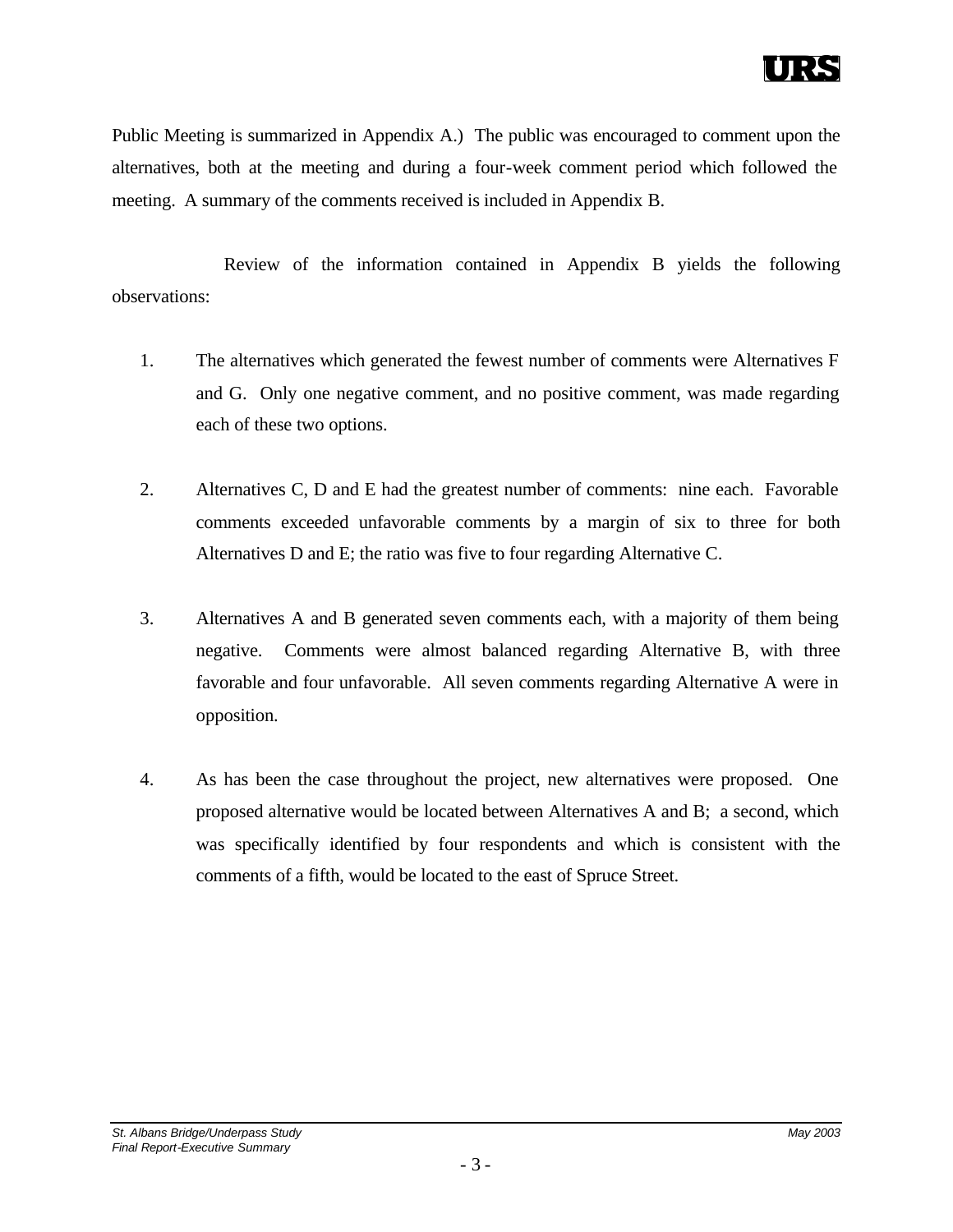No alignment has been identified for the newly proposed alternative to the east of Spruce Street, nor have any analyses been performed regarding its advantages and disadvantages. With those limitations in mind, however, the following observations can be made:

- 1. An alignment to the east of Spruce Street was considered early in the Study, but was not carried forward, even to Technical Memorandum No. 1, because of its distance from the commercial district of St. Albans. Given the level of interest expressed in this alternative at this time, it should probably be added to the list of alternatives to undergo more detailed engineering/environmental studies in the future.
- 2. The area on the south side of the Kanawha River for this alternative was generally identified as a "backwater". An alignment in this area would minimize impacts on businesses and residences; it would also be likely to have environmental impacts larger than many (if not all) of the other alternatives.
- 3. At this approximate location, Kanawha Terrace and US 60 are in relatively close proximity. It may be difficult for a bridge/roadway alignment to cross above US 60 and above the CSX tracks and still meet existing grade at Kanawha Terrace.
- 4. On the north side of the Kanawha River, this alternative might be able to pass through the Martin Marietta Aggregates property, potentially reducing some of the impacts identified for Alternatives C and E.
- 5. Such an alternative would be closer to the existing I64 interchange than any of the others.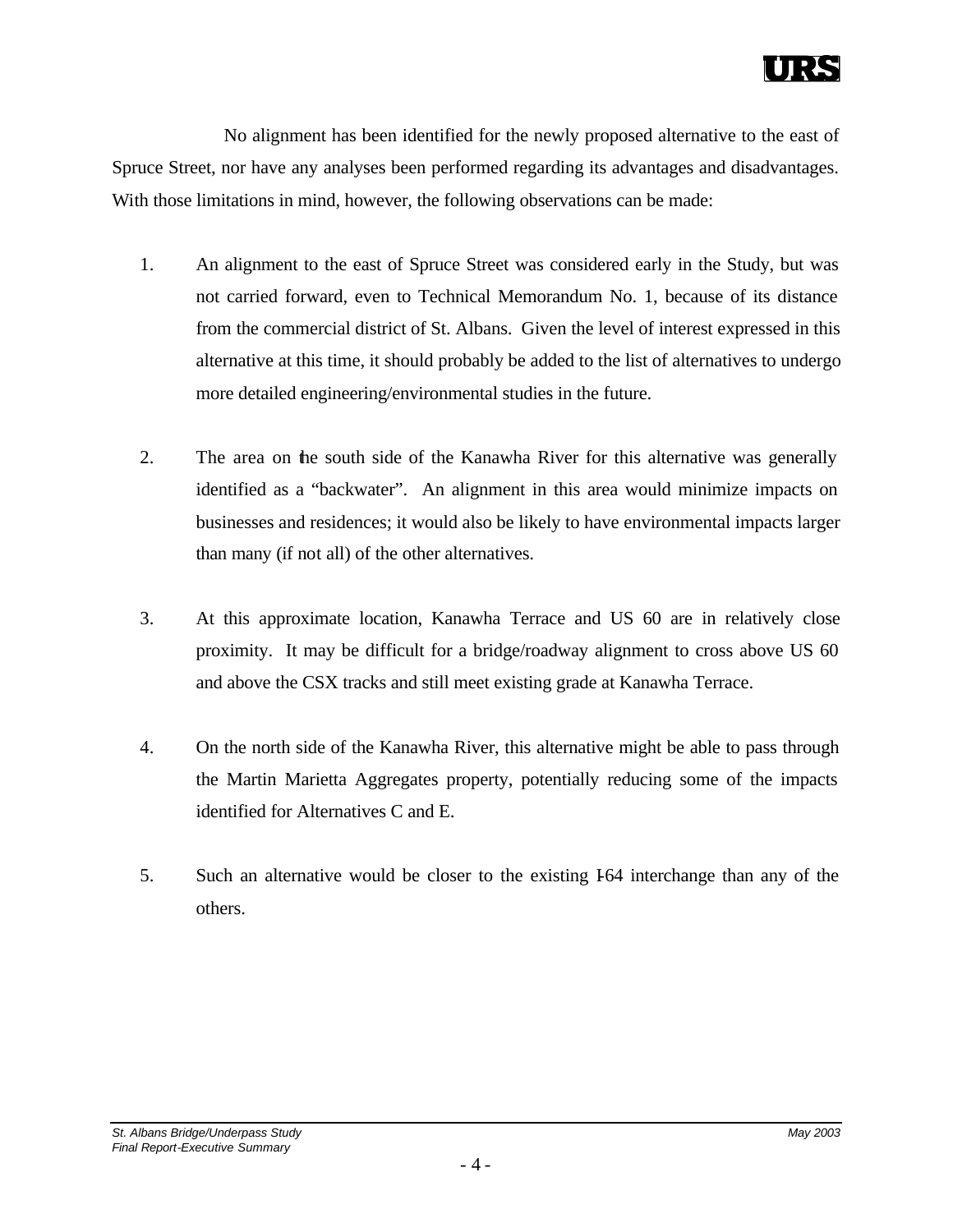

### *DISCUSSION*

At the outset of the Study, it was hoped that a single Locally Preferred Alternative could be identified. As the project has proceeded, however, the number of alternatives has grown, rather than been reduced or even kept constant. The results of the Study may be summarized as follows:

- 1. A number of alternatives for replacing the existing St. Albans-Nitro Bridge have been identified and studied. Many of these alternatives appear, from a technical point of view, to provide feasible replacements.
- 2. Each of the technically feasible alternatives has its own advantages and disadvantages. When all of the evaluation criteria are applied, none of the alternatives stands out as being clearly superior to the others.
- 3. Public and agency comments regarding the alternatives show that there is not a consensus regarding the alternatives. In fact, new alternatives were still being suggested as the Study neared completion.
- 4. As a result, a Locally Preferred Alternative cannot realistically be identified at this time. Identification of the "best" alternative will need to occur during subsequent detailed engineering and environmental studies.